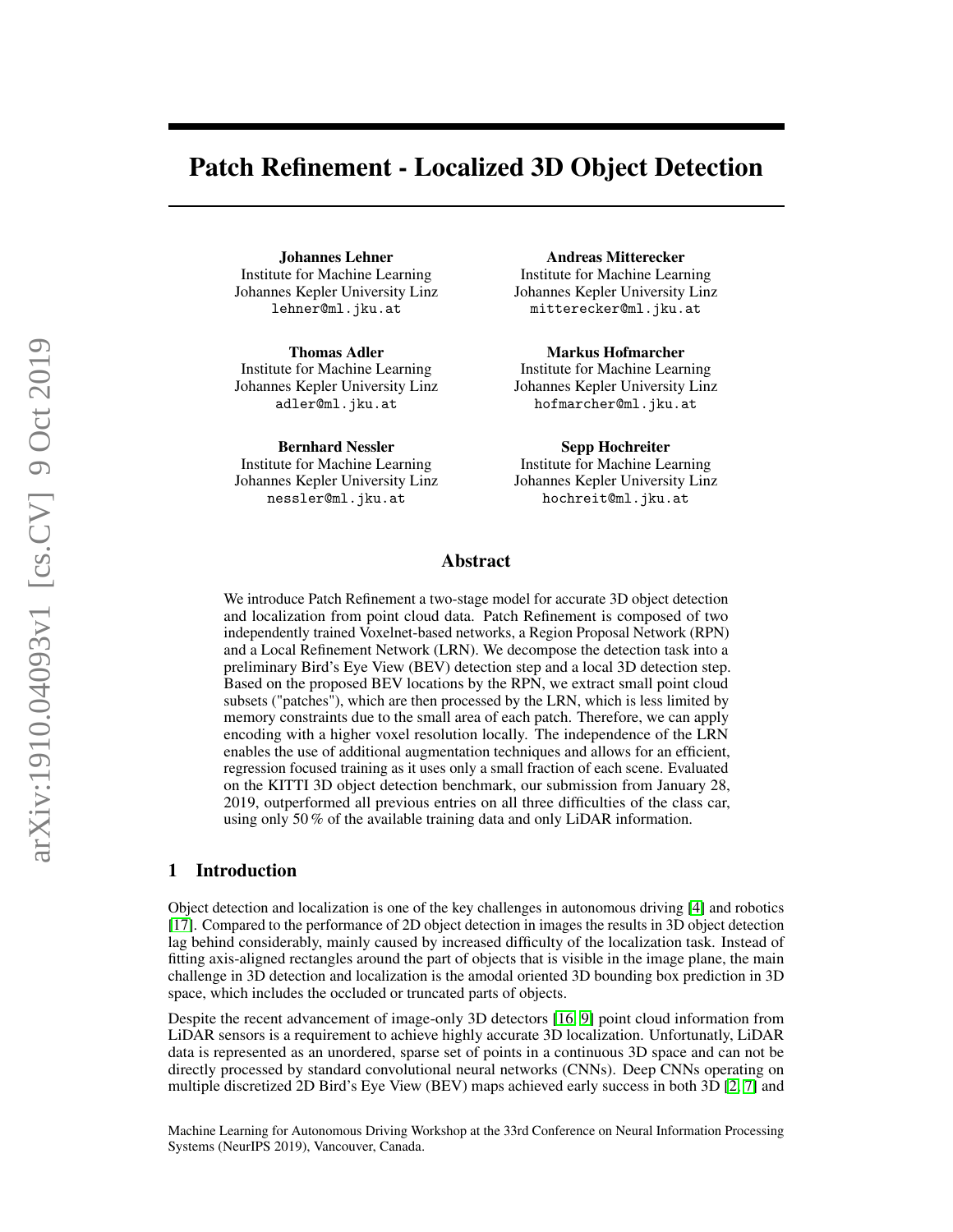BEV [\[19\]](#page-9-2) detection. Simply discretizing point clouds is inevitably linked to a loss of information. Current state-of-the-art 3D object detection is largely based on the seminal work PointNet [\[13\]](#page-8-4). Pointnets are used in combination with 2D image detectors to perform 3D localization on point cloud subsets [\[12,](#page-8-5) [15\]](#page-8-6). Two-stage approaches [\[14\]](#page-8-7) use PointNets in an initial segmentation stage and a subsequent localization stage. Voxelnet [\[20\]](#page-9-3) introduces Voxel Feature Encoding (VFE) layers which utilize PointNet to learn an embedding of local geometry within voxels, which can then be processed by 3D and 2D convolutional stages. Others [\[18,](#page-9-4) [8\]](#page-8-8) add further improvements to Voxelnet.

Motivation Voxelnet is a single-stage model, as such it applies VFE-encoding with a uniform resolution on the whole scene, although such a resolution is only necessary at locations that contain objects. As a consequence, it is severely limited by memory constraints, especially during training, where only a batch size of 2 can be processed by a GPU with 11 GB of memory. Given the typical sparseness of objects within a LiDAR scene, only a few subsets contain viable information to train regression [\[3\]](#page-8-9). But in the case of Voxelnet Batch Normalization layers [\[6\]](#page-8-10) break this local independence.

**Patch Refinement** To be able to train a small detector focused on 3D bounding box regression, we decompose the task into a preliminary BEV detection step and a local 3D detection step, similar to the two-stage approach of R-CNN [\[5\]](#page-8-11). Object sizes are bound and unaffected by the distance to the sensor. We construct a Local Refinement Network (LRN) that operates on small subsets of points within a fixed-sized cuboid, which we term "patches". The RPN does not have to perform warping and independence of the LRN can be achieved by training with some noise to account for proposed locations that are slightly offset. We favor an independent approach because it enables additional augmentation options, the higher resolution features have to be calculated in any case and it allows us to evaluate the regression ability of the LRN without the influence of an RPN.



Figure 1: Left: A visualization of extracted subsets ("patches") - highlighted in green with red bounding boxes - which serve as input to our Local Refinement Network (LRN). A patch contains the points within a cuboid centered at the object. Right: patches constructed to train the LRN, the same object is placed on different surfaces and occurs in different orientations.

Our work comprises the following key contributions:

- We demonstrate that it is a viable approach to decompose the 3D object detection task in autonomous driving scenarios into a preliminary BEV detection followed by a local 3D detection via two independently trained networks.
- We show that it takes only a few simple modifications to utilize the Voxelnet [\[20\]](#page-9-3) architecture either as an efficient Region Proposal Network or as a Local Refinement Network that is capable to perform highly accurate 3D bounding box regression and is not limited to fixed input space.
- We report the beneficial effect of adding the corner bounding box parametrization of AVOD [\[7\]](#page-8-3) as auxiliary regression targets, even without applying the proposed decoding algorithm.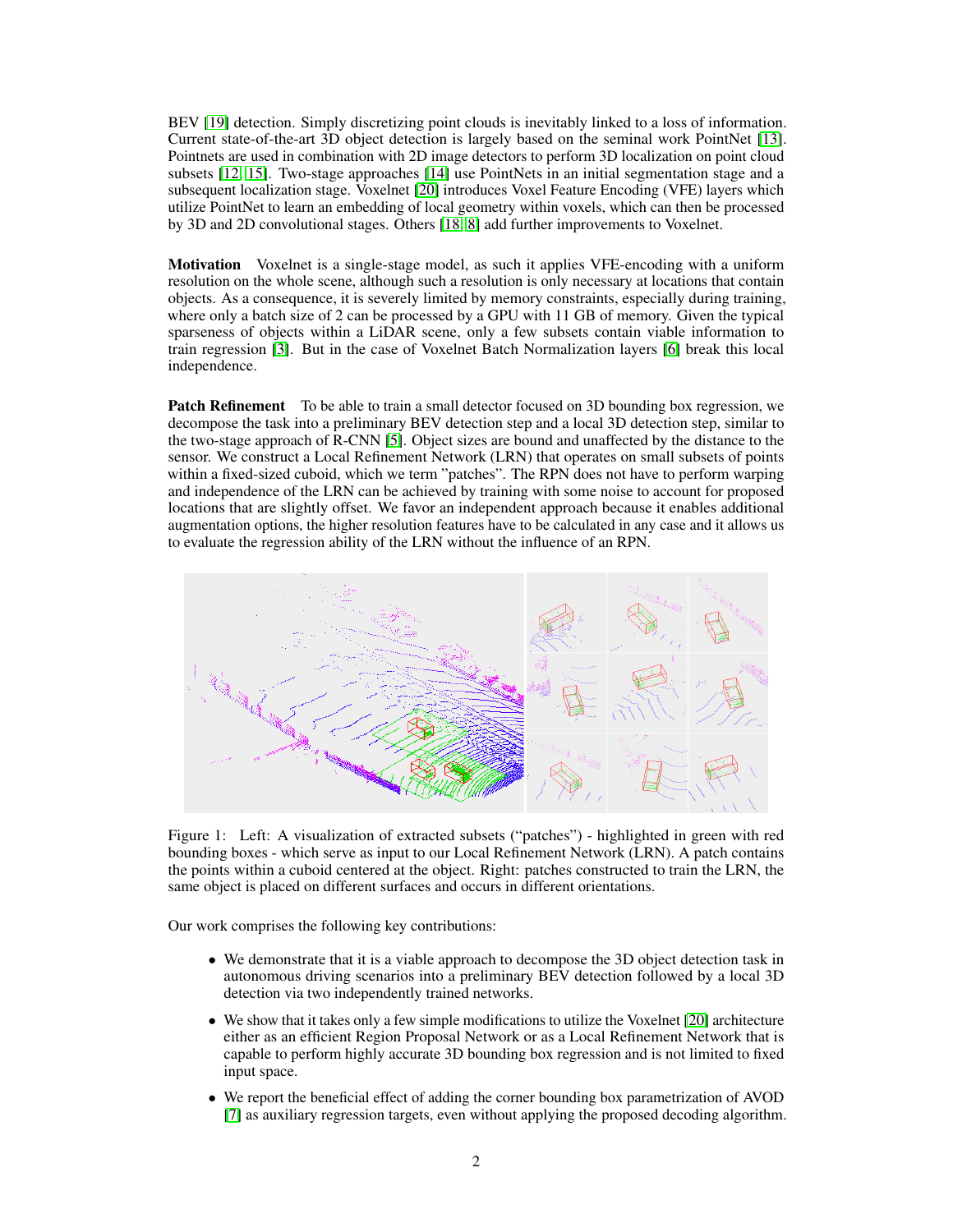# 2 Related Work

MV3D [\[2\]](#page-8-2) and AVOD [\[7\]](#page-8-3) are two-stage models that fuse image and point cloud information and perform regression on the resulting 2D BEV feature maps, projections of point clouds and camera information. While this enables the use of 2D CNNs, these approaches cannot capture the full geometric complexity of the 3D input scene, due to information loss caused by discretization.

Frustum PointNets [\[12\]](#page-8-5) projects the proposals of an image-based 2D detector onto the point cloud. The resulting frustum is then further processed by a sequence of PointNets. It demonstrates that accurate amodal bounding box prediction can be performed without context information, which is actively removed by a segmentation PointNet. Noticeably, detection scores are calculated without taking the LiDAR representation into account.

Voxelnet [\[20\]](#page-9-3) applies a 3D grid to divide the input space into voxels. Followed by a sparse voxel-wise input encoding via a sequence of PointNet-based VFE layers. This enables the network to learn structures within voxels and to embed the point cloud into a structured representation while retaining the most important geometric information in the data. Which are subsequently processed by 3D and 2D CNNs. Both our RPN and LRN are based on Voxelnet, modified to better accomplish their respective tasks.

SECOND [\[18\]](#page-9-4) modifies Voxelnet by replacing the costly dense 3D convolutions with efficient sparse convolutions, reducing both run-time and memory consumption considerably. Furthermore, they propose ground truth sampling, an augmentation technique that populates training scenes with additional objects from other scenes. Besides speeding-up training by increasing the average number of objects per frame, this augmentation provides strong protection against overfitting on context information [\[14,](#page-8-7) [8\]](#page-8-8).

PointPillars [\[8\]](#page-8-8) proposes a VoxelNet-based model without 3D convolutional middle layers. Instead, they apply a voxel grid with a vertical resolution of one and the encoding of the vertical information is solely performed within the VFE-layers. Further optimized towards speed, the model achieves the highest frame rates within the pool of current 3D object detection models. Our RPN follows a similar design, but we use a vertical resolution of two and concatenation.

PointRCNN [\[14\]](#page-8-7) is a two-stage approach utilizing PointNets, that introduces a novel LiDAR-only bottom-up 3D proposal generation first stage, followed by a second stage to refine predictions. Similar to our model it follows the R-CNN approach and pools the relevant subset of the input point cloud for each proposal. Unlike our LRN, the second stage of Point R-CNN reuses higher-level features and relies on the RPN to transform the proposals into a canonical representation.

# 3 Method

Figure [2](#page-2-0) depicts the inference procedure, which follows the original R-CNN [\[5\]](#page-8-11) approach.



<span id="page-2-0"></span>Figure 2: The region proposal network (RPN) identifies the locations of objects in Bird's Eye View (BEV). Based on these proposed locations subsets are extracted from the point cloud and processed by the local refinement network (LRN).

# 3.1 Local Refinement Network

We follow the Voxelnet approach and apply a 3D voxel grid to the input, grouping points to voxels. This is followed by a VFE stage and then by a reduction step from 3D to 2D BEV feature maps. These are then processed by our 2D convolutional backbone network.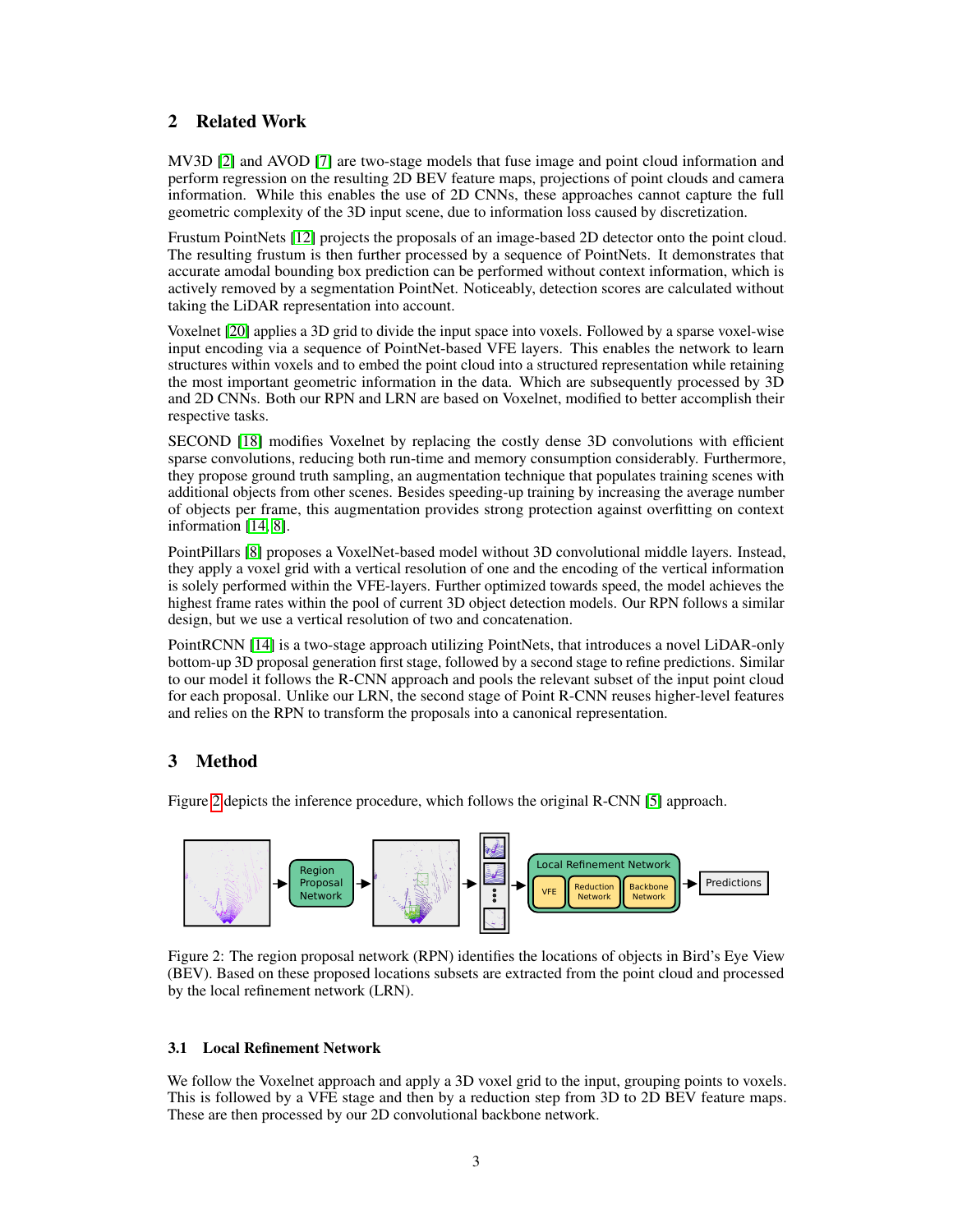Grouping Points into Voxels We use the efficient sparse encoding algorithm of Voxelnet that processes only non-empty voxels. Although we train only on small regions of the input scene, we preserve absolute (global) point coordinates. This way our model can learn that objects farther from the sensor are typically represented with fewer measurements than nearby objects.

Voxel Feature Encoding While the grouping algorithm of Voxelnet processes only non-empty voxels, the input to the VFE layers consists of dense tensors with a large proportion of padded zeros (roughly 90  $\%$  with the default setting of at most 35 points per voxel). As it has a regularizing effect on the running mean and variance this zero-padding alleviates the use of Batch Normalization (BN) [\[6\]](#page-8-10). We relinquish the use of zero padding and remove the BN in our VFE-stage. Instead, we apply per-sample normalization. Overall, our modified VFE layer requires less memory while also increasing the predictive performance of our model.

Reduction Network The activation tensor resulting from the VFE stage is still three dimensional. Via multiple 3D-convolutional layers, the vertical resolution of the activation tensor is reduced to one resulting in 2D feature maps. The result is a 2D representation in BEV with vertical information encoded locally.



<span id="page-3-0"></span>Figure 3: Architecture of the backbone network. The network is designed in a way that regression is performed on feature maps of higher resolution and limited receptive fields, while detection is performed on higher level feature maps with a larger receptive field. Before regression, we concatenate feature maps  $A$  and  $X$  and before detection we concatenate  $B$  and  $C$ .

Backbone Network Figure [3](#page-3-0) depicts the architecture of our backbone network. It uses multiple blocks of 2D convolutional layers to generate intermediate feature maps of different resolutions. We then apply transposed convolutional layers to get feature maps with equal dimensions before the output layers, where feature maps are concatenated and combined with  $1 \times 1$  convolutions at each anchor position. The resulting feature maps are labeled  $A, B, C$ , and X in Figure [3.](#page-3-0) For the regression head, the receptive field of A has been chosen to cover the majority of objects while the receptive field of  $X$  is slightly larger to cover outliers. Restricting the receptive field of the regression head reduces distractions from the environment when predicting exact bounding boxes. In contrast, we perform the detection based on higher-level feature maps that have a larger receptive field.

Loss We use a variant of residual box parametrization with a direction classifier [\[18\]](#page-9-4) and sine and cosine encoding for orientation. From the vector  $g = (x, y, z, l, h, w, \theta)^\top$  representing the three box-center coordinates  $x, y, z$ , height h, width w, length l and yaw  $\theta$  around the y-axis of an oriented 3D bounding box, we calculate residual regression targets  $u =$  $(\Delta x, \Delta y, \Delta z_b, \Delta z_t, \Delta w, \Delta h, \Delta l, \Delta \eta, \Delta \zeta)^\top$ . In  $\Delta z_b$ ,  $\Delta z_t$ , the subscripts b and t denote bottom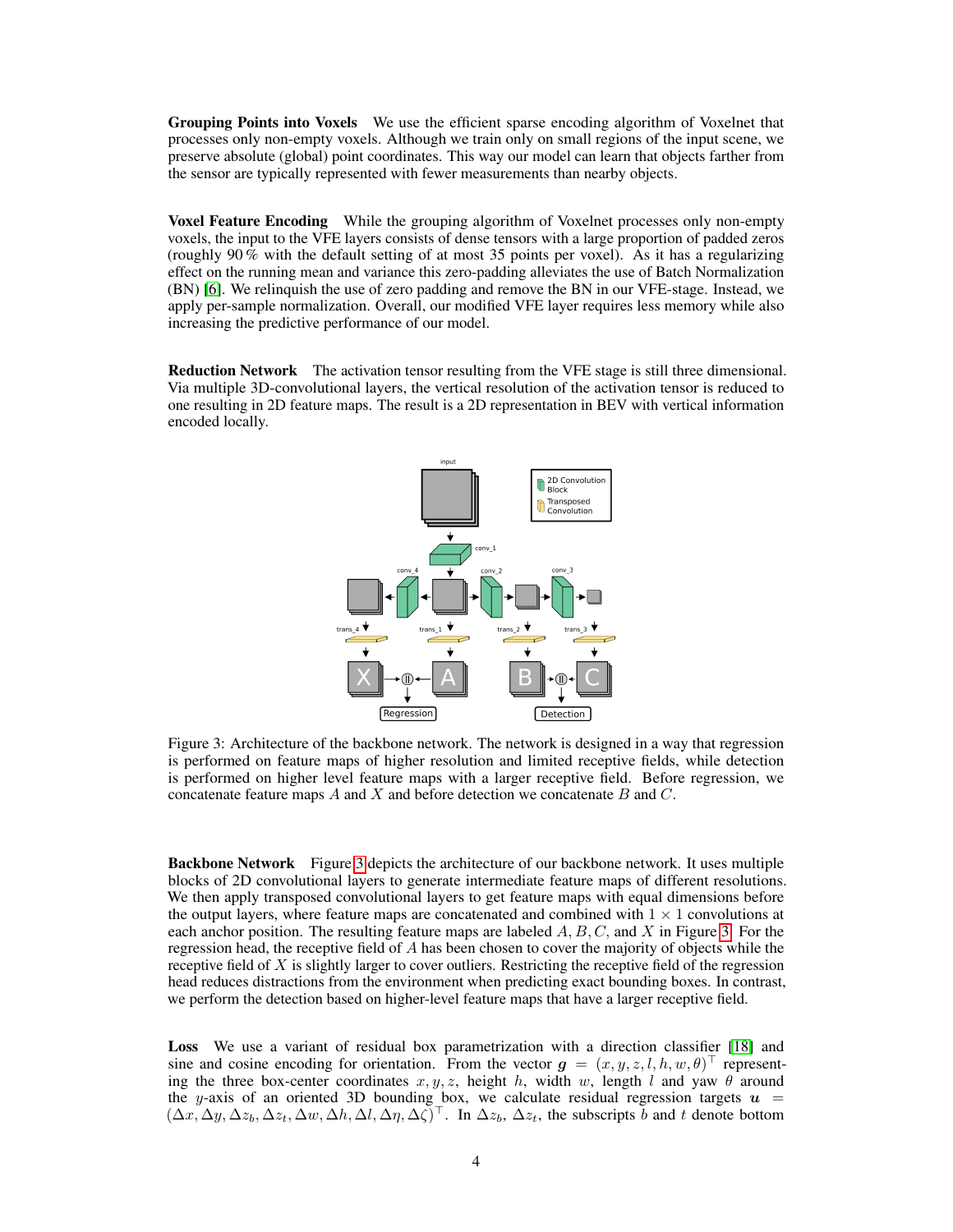<span id="page-4-0"></span>and top respectively, between a ground truth vector  $q$  and an anchor vector  $\alpha$  from the same vector space as described in Equation [\(1\)](#page-4-0):

$$
\Delta x = \frac{x_g - x_a}{\sqrt{l^2 + w^2}} \qquad \Delta z_b = z_g - \frac{h_g}{2} - z_a + \frac{h_a}{2}
$$
  
\n
$$
\Delta y = \frac{y_g - y_a}{\sqrt{l^2 + w^2}} \qquad \Delta z_t = z_g + \frac{h_g}{2} - z_a - \frac{h_a}{2}
$$
  
\n
$$
\Delta l = \log \frac{l_g}{l_a} \qquad \Delta w = \log \frac{w_g}{w_a} \qquad \Delta h = \log \frac{h_g}{h_a}
$$
  
\n
$$
\Delta \zeta = |\cos(\theta_g - \theta_a)| \qquad \Delta \eta = \sin(\theta_g - \theta_a) \qquad \delta = \begin{cases} 1 & \text{if } \cos(\theta_g - \theta_a) > 0 \\ 0 & \text{otherwise} \end{cases}, \qquad (1)
$$

where  $h_q$  denotes the component h of the vector g (the notation for the other components follows respectively).

Additionally, we use the box parametrization of AVOD [\[7\]](#page-8-3) as auxiliary regression targets. We transform ground truth boxes and anchor boxes into a 2D corner representation in BEV  $(c, d)$  for the x- and y-coordinates of each corner resulting in eight variables  $\bm{f} = (c_1, c_2, c_3, c_4, d_1, d_2, d_3, d_4)^\top$ , where the subscripts enumerate corners. Then we calculate the targets  $v = f_g - f_a$ . While we do not use these additional regression parameters during inference, the added training task improves performance considerably. We use axis-aligned 2D Intersection over Union (IoU) in BEV as a similarity measure between the ground truth boxes rotated to the nearest axis and the corresponding anchor type. For detection, positive anchors have to surpass an IoU threshold of 0.6, while anchors with an IoU below 0.45 are treated as negatives. For regression, the positive threshold is set to 0.45. Our default choice for training the detection head is the balanced sampling of  $N_{total}$  anchors with a ratio of 3 to 1 of negative and positive anchors. For detection and direction we use the binary cross-entropy loss function, denoted  $L_{cls}$  and for the regression targets we use the smooth L1 loss (also known as Huber loss), denoted  $L_{\text{reg}}$ . Balancing is achieved via the hyperparameters  $\alpha, \beta, \gamma$ , with the default values of 1, 1 and 2 respectively.

<span id="page-4-1"></span>Let i and j denote the sampled positive and negative detection anchors and let  $p$  denote the sigmoid activation of the classification output. Further, let k denote the positive regression anchors.  $N_{pos\,req}$ is the total number of positive regression anchors. The overall loss function is given as in Equation [\(2\)](#page-4-1).

$$
L = \alpha \frac{1}{N_{\text{total}}} \sum_{i} L_{\text{cls}}(p_i^{\text{pos\_cls}}, 1) + \beta \frac{1}{N_{\text{total}}} \sum_{j} L_{\text{cls}}(p_j^{\text{neg\_cls}}, 0)
$$
  
+  $\gamma \frac{1}{N_{\text{pos\_reg}}} \sum_{k} \left( L_{\text{reg}}(\boldsymbol{u}_k, \boldsymbol{u}_k^*) + L_{\text{reg}}(\boldsymbol{v}_k, \boldsymbol{v}_k^*) + L_{\text{cls}}(h_k, h_k^*) \right)$  (2)

#### 3.2 Patch Construction

The independence of the LRN enables us to construct patches from ground truth annotations.

**Surface Sampling** Inspired by the beneficial effect of ground truth sampling in SECOND, we try to achieve protection against overfitting on context information in a similar way. First, we create lists of objects and related surrounding areas (surfaces) in the training set. We then remove points within the slightly enlarged bounding boxes of the objects present in the respective surface. We then rotate each surface to align its center with the depth axis in front of the sensor car. Finally, we sort both object and surface lists based on the absolute distance to the sensor. During training, we combine objects with surfaces that appear in a similar distance to the sensor. To ensure that the object lines up with the surface, we look up the vertical coordinate of the original object and place the augmented object at the corresponding height. We apply surface sampling based on the difficulty levels easy, moderate and hard with the respective probabilities of  $100\%$ ,  $80\%$  and  $60\%$ .

Global & Per-Object Augmentation We then proceed with standard augmentation techniques. Scaling and mirroring of the patch and the object individually. Contrary to [\[20,](#page-9-3) [18\]](#page-9-4) we do not apply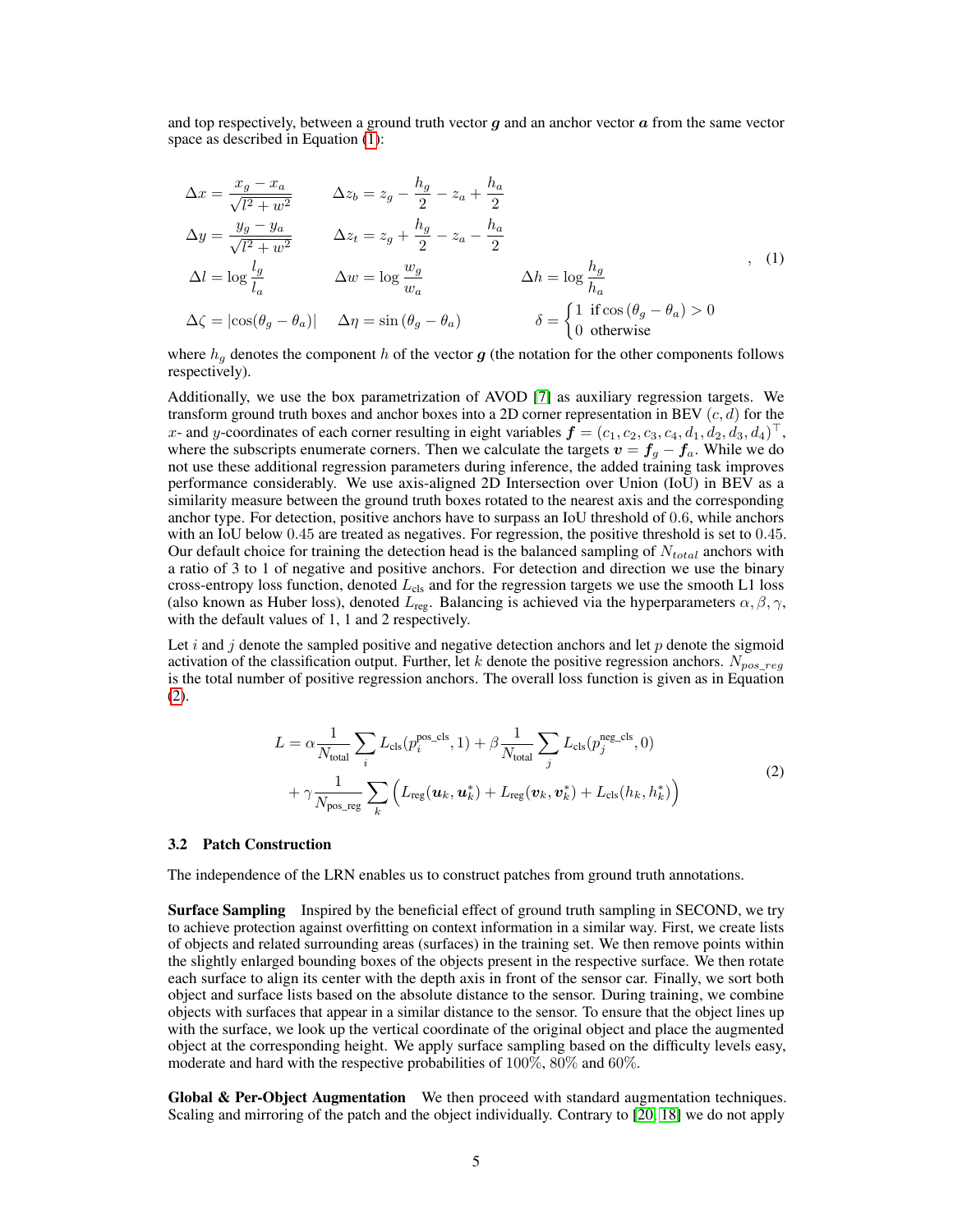per-object rotation and vertical translation. As per-object rotation introduces self-occlusion artifacts and vertical translation creates unreasonable patches where objects appear below ground or fly above it. Especially in the context of self-driving, the training data for car objects is heavily biased, with a strong peak for parallel orientation to the ego-vehicle. A major benefit of working on a per-object basis without a fixed input space is the ability to use an augmentation for a full range of rotations in the forward view around the global z-axis by  $[-\frac{\pi}{2}, \frac{\pi}{2}]$ . Therefore, every object is learned to be recognized in every possible orientation inside the patch, respecting the global position in which the so rotated object would happen to appear. Consequently, both the perpendicular and the parallel anchor types are trained equally well.

Random Cropping - LRN Detection Objective At this stage, we have an augmented object placed somewhere upon a surface. To achieve robustness against imperfect proposals by an actual RPN and to create a training task for the detection head, we sample noise from a circular area ( $[-\pi, \pi]$  and [0, 3] meters). Finally, we crop the patch at the BEV location that is determined by the object center and the offset from the sampled noise. Therefore, the objective of the detection head of the LRN will be to revert this offset and determine the correct object center within the small anchor grid. A task that is closely related to regression and designed to achieve a correlation between detection score and the ability to accurately regress an object.

#### 3.3 Region Proposal Network

Our RPN is a slim version of the LRN network, the main source of simplification is the circumvention of the vertical reduction stage. Instead of multiple 3D convolutional layers, we use a vertical voxel resolution of two and concatenate the two resulting feature planes. While this change reduces the 3D detection results considerably, the BEV detection results remain nearly unchanged.

#### 3.4 Inference

During inference, we take the proposals of an RPN to extract patches. To increase the similarity with our training task, we remove points within the slightly enlarged bounding box of additional proposals falling within the patch. Similar to training we rotate the patch upon the depth axis (improvement of  $+0.15$  AP).

# 4 Experiments

Data Set We evaluate our method on the KITTI 3D object detection benchmark [\[4\]](#page-8-0), which provides samples of LiDAR point clouds as well as RGB camera images. The data set consists of 7,481 training samples and 7,518 test samples. Detections are evaluated on three difficulty levels (easy, moderate, hard). Average precision (AP) is used as the metric, successful detections for the class car require an IoU of at least 70,%.

Experimental Setup We subdivide the original training samples into a 3,712 samples train set and a 3,769 samples validation set as described in [\[1\]](#page-8-12), which we use for all our experiments and the submission to the test server. Furthermore, we use a non-maximum suppression threshold of 0.01. We train our model on a single 1080Ti GPU.

#### 4.1 Implementation Details

Region Proposal Network For our RPN we use the input space and BEV resolution of Voxelnet, a vertical resolution of 2, the described loss and a backbone configuration of ABC/AX. To compensate for the smaller receptive fields due to the circumvented 3D convolutions, we add 2 layers to the convolutional block 1. We first pre-train the RPN on patches with the local objective and only afterward train it for its final task as an RPN, simply by changing its input to whole point clouds and decreasing the learning rate by a factor of 0.1 and the batch size to 4. The RPN adapts to the new input within a few epochs only. Due to the increased imbalance between foreground and background objects, present when processing whole point clouds, we choose Focal Loss [\[11\]](#page-8-13) with default parameters  $\alpha = 0.25$  and  $\gamma = 2$  to train the detection head.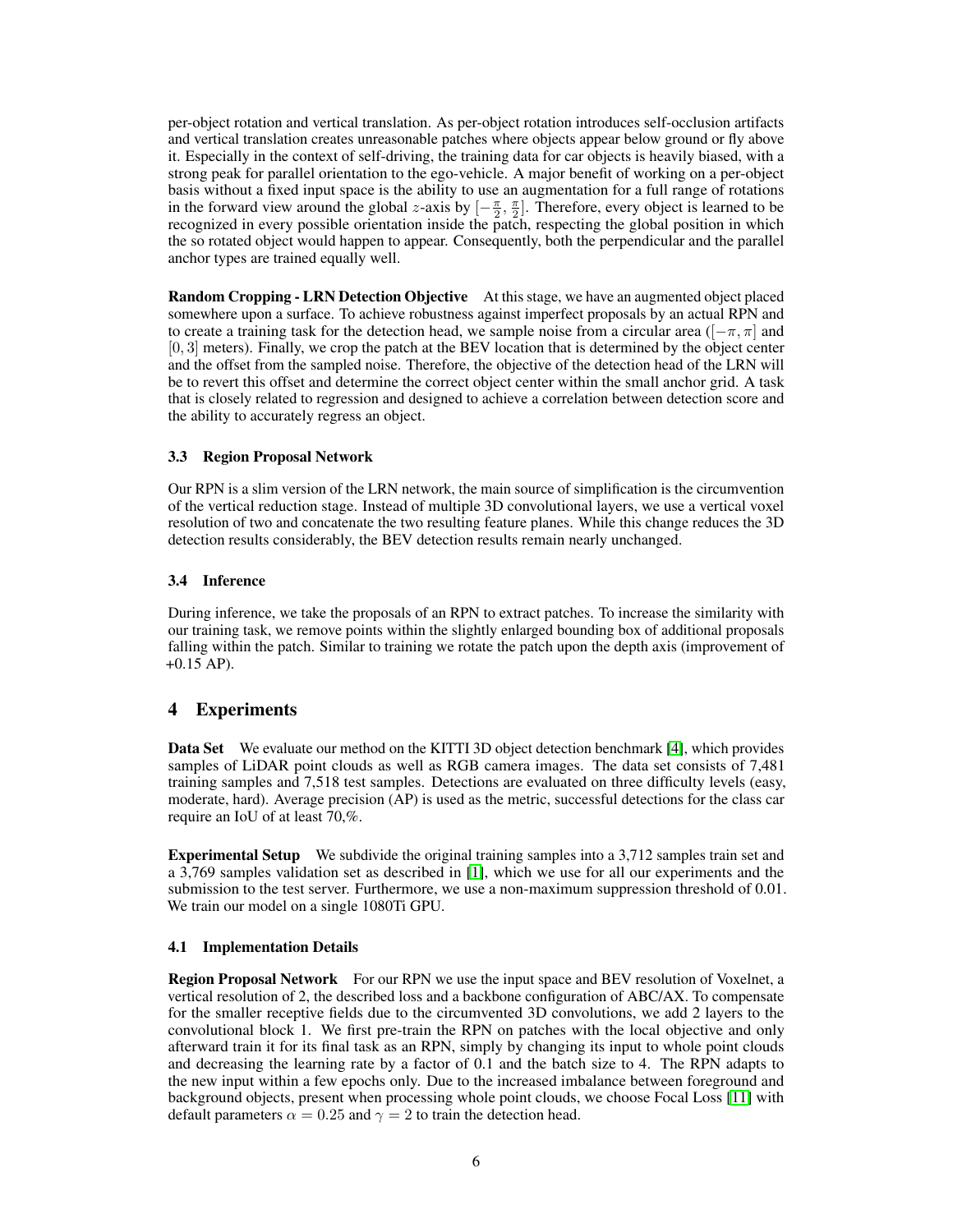**Local Refinement Network** For the width x and depth y dimensions, we chose voxel sizes of  $0.15$ meters and patch sizes of 9.6 meters. For the vertical dimension, we chose a voxel height of  $\frac{4}{19}$  meters. In order to reduce the vertical dimension from 19 to 1, we use a sequence of 4 3D convolutional layers with a kernel-size of 3, vertical strides of (2,1,2,1), and no padding. To compensate for the smaller receptive fields due to the increased resolution we add 5 layers to the convolutional block 1 and 2 layers to convolutional block 2. The convolutional block related to the extended feature maps X consists of 6 3x3 convolutions without initial down-sampling. The voxel resolution is  $64 \times 64 \times 19$ in the encoding stage. The regression and detection heads operate on a  $32 \times 32$  anchor grid. We train with a batch size of 32 samples for 5 million samples with Adam Optimizer, an initial learning rate of 10−<sup>4</sup> and after one million samples we multiply the learning rate by 0.8 every 500, 000 samples.

#### 4.2 Evaluation on the KITTI Test Set

Table [1](#page-6-0) presents the results of our method on the KITTI test set using the Average Precision (AP) metric. Consuming only LiDAR data and 50 % of the training data, our submission outperformed all previous methods for 3D object detection on cars. Noticeably, on the easy difficulty, the effect of the local training objective of the detection head is most prominent. A comparison of the precision-recall curves provided by the KITTI benchmark showed that our model has a distinct advantage to better avoid high ranked false positive detections that do not pass the 70 % IoU threshold.

| Method                    | Modality      | 3D Object Detection |          |       | <b>BEV</b> Detection |          |       |
|---------------------------|---------------|---------------------|----------|-------|----------------------|----------|-------|
|                           |               | Easy                | Moderate | Hard  | Easy                 | Moderate | Hard  |
| <b>MV3D</b> [2]           | $RGB + LiDAR$ | 71.09               | 62.35    | 55.12 | 86.02                | 76.90    | 68.49 |
| Voxelnet [20]             | LiDAR         | 77.47               | 65.11    | 57.73 | 89.35                | 79.26    | 77.39 |
| $F\text{-PointNet*}$ [12] | $RGB + LiDAR$ | 81.20               | 70.39    | 62.19 | 88.70                | 84.00    | 75.33 |
| $AVOD-FPN* [7]$           | $RGB + LiDAR$ | 81.94               | 71.88    | 66.38 | 88.53                | 83.79    | 77.90 |
| SECOND <sup>[18]</sup>    | LiDAR         | 83.13               | 73.66    | 66.20 | 88.07                | 79.37    | 77.95 |
| PointPillars* [8]         | LiDAR         | 79.05               | 74.99    | 68.30 | 88.35                | 86.10    | 79.83 |
| PointRCNN [14]            | LiDAR         | 85.94               | 75.76    | 68.32 | 89.47                | 85.68    | 79.10 |
| $MMF* [10]$               | $RGB + LiDAR$ | 86.81               | 76.75    | 68.41 | 89.49                | 87.47    | 79.10 |
| <b>Ours</b>               | LiDAR         | 87.87               | 77.16    | 68.91 | 89.78                | 86.55    | 79.22 |

<span id="page-6-0"></span>Table 1: A performance comparison of 3D object detection methods on the KITTI 3D object detection benchmark and BEV benchmark for the class *car*. Values are average precision (AP) scores on the official test set. Methods which use a custom or unspecified train-val split are marked with a '\*'.

| Modification              | Easy    | Moderate | Hard               |
|---------------------------|---------|----------|--------------------|
| Patch Refinement          | 89.55   | 79.04    | 78.10              |
| original VFE              | $-0.60$ | $-0.69$  | $-0.85$            |
| without auxiliary targets | $-0.42$ | $-0.57$  | $-0.67$            |
| no surface sampling       | $-1.25$ | $-1.26$  | $-1.\overline{93}$ |
| reduced global rotation   | $-1.05$ | $-0.96$  | $-0.94$            |
| backbone ABC/AX           | $-0.25$ | $-0.39$  | $-0.40$            |
| backbone C/AX             | $-0.20$ | $-0.19$  | $-0.06$            |
| backbone B/AX             | $-0.24$ | $-0.32$  | $-0.35$            |
| backbone BC/A             | $-0.54$ | $-0.40$  | $-0.26$            |
| backbone BC/AX red.       | $-0.06$ | $-0.03$  | $-0.15$            |
|                           |         |          |                    |

### 4.3 Ablation Studies on the KITTI Validation Set

<span id="page-6-1"></span>Table 2: Ablation studies. 3D object detection scores, averaged over three LRN checkpoints on the validation set.

VFE-layers We trained our network with VFE-layers as proposed in Voxelnet, with zero-padding and BN. In this case, we observe a large performance drop overall difficulty levels when used in our model. We hypothesize that the reason is that typically the batch statistics of those features are highly variable due to a low number of points and a varying input space. Additionally, we applied BN without zero-padding. This performs poorly both on whole scenes, as well as on patches.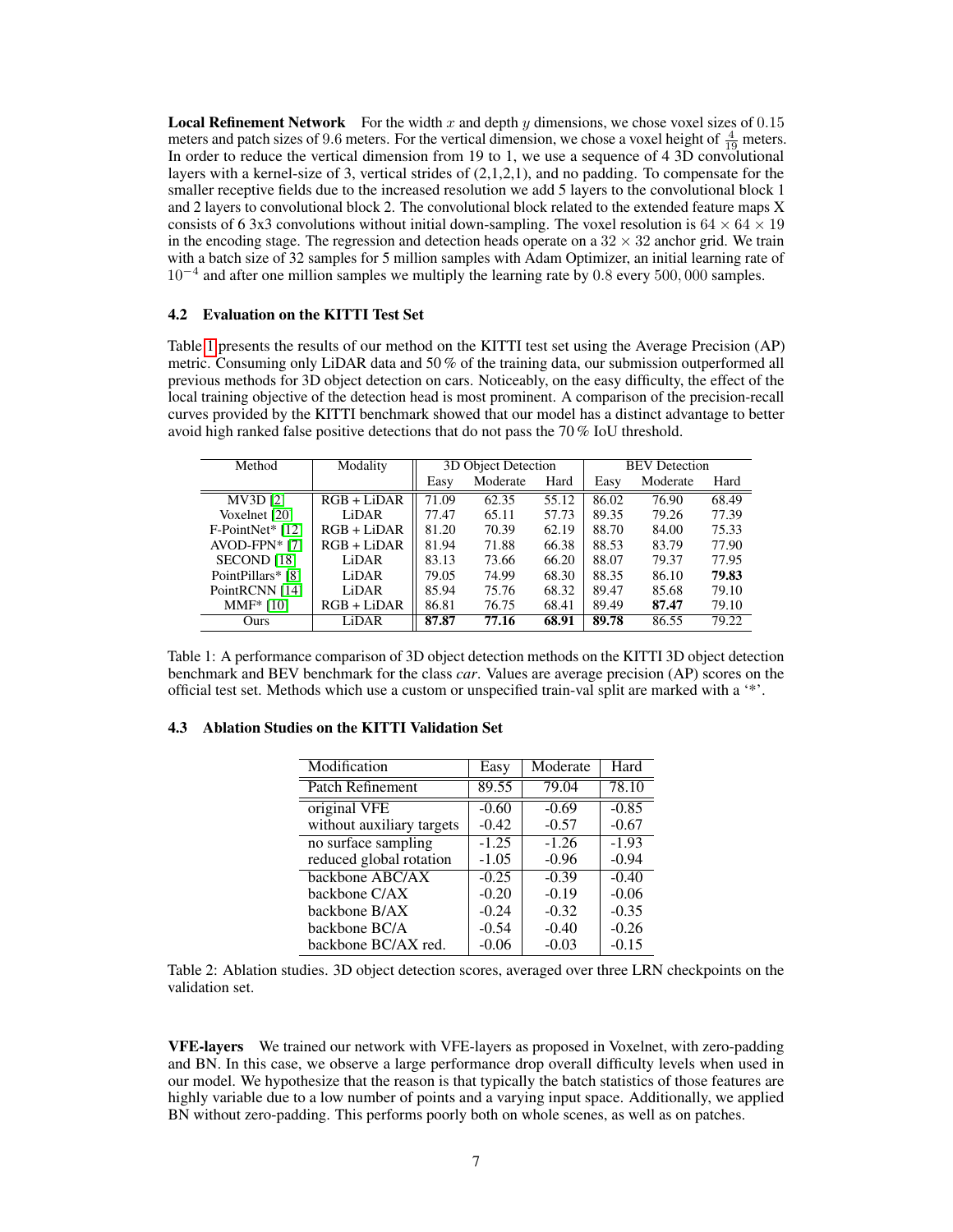| <b>RPN</b>   | RPN - AP Score 3D |          |        | Refined - AP Score 3D |          |       |  |
|--------------|-------------------|----------|--------|-----------------------|----------|-------|--|
|              | Easy              | Moderate | Hard   | Easy                  | Moderate | Hard  |  |
| Ours         | 87.88             | 74.31    | 68.09  | 89.61                 | 79.04    | 77.96 |  |
| SECOND v1.5  | 89.15             | 78.80    | 77.47  | 89.44                 | 78.97    | 78.10 |  |
| PointRCNN    | 89.10             | 78.71    | 77.79  | 89.58                 | 79.09    | 78.06 |  |
| Ground Truth | 100.00            | 100.00   | 100.00 | 89.58                 | 79.31    | 78.79 |  |

<span id="page-7-0"></span>Table 3: A comparison of different RPNs, refined by the LRN

Augmentation We analyze the effectiveness of our augmentation strategies: surface sampling and additional global rotation. Table [2](#page-6-1) shows two strong performance drops when either of those is not employed. For surface sampling, this drop is expected, since we fully rely on the construction of artificial patches to avoid the model to overfit on context information. The drop caused by reduced global rotation could be related to an increased orientation bias. The data set comprises largely objects parallel to the sensor car and few objects in the perpendicular orientation. As we rotate all objects upon the depth axis and sample rotation only from  $\left[\frac{-\pi}{4}, \frac{\pi}{4}\right]$ , the number of perpendicular objects is further reduced. Overall, both augmentation strategies are vital components of the training procedure.

Auxiliary Regression Targets In our experiments without auxiliary regression targets, we observe slower, more unstable learning. Additionally, with auxiliary regression targets, the model becomes more decisive in rejecting false positives and preserves the level of recall with fewer proposals. Table [2](#page-6-1) shows a decrease in performance if auxiliary regression targets are omitted.

Backbone Modification We validate our architecture design against variants (see Figure [3\)](#page-3-0), in which we modified the connections of the regression head and detection head to the feature maps A, B, C, and X. In the standard variant, the detection head is connected to B and C, while the regression head is connected to A and X. We denote this backbone as BC/AX. As a first variant, the backbone ABC/AX uses an additional feature map for detection, which leads to earlier overfitting of the detection head. A comparison of the backbone variant C/AX and backbone variant B/AX using only one feature map for detection, suggests that the higher level map C is of greater importance. The backbone variant BC/A relinquishes the use of the additional regression map, which has a negative effect on the performance on easy and moderate difficulty levels. The backbone variant "BC/AX red." uses fewer layers in the convolutional blocks 1 and 2, which achieves almost identical performance. Table [2](#page-6-1) shows the decrease in performance for the different backbone variants.

**Patch Extraction** We study the influence of additional objects present in a patch. We calculate thresholds based on the percentile of the detection scores over the validation set. We then remove additional objects only if their respective detection score exceeds a given threshold. We observe that removing those objects where the RPN is most confident is of greater importance and that the detection of objects of difficulty hard is affected the most from additional objects within a patch. We conclude that the effect is caused by distraction effects of additional objects with distinct features.

#### 4.4 Additional Experiments

Refinement of Other Models We study how our LRN performs when the region proposals are provided by other detection models. To this end, we construct validation patches based on the predictions generated by two other models. Our experiments show only marginal differences between our RPN and two state-of-the-art detection models, namely SECOND v1.5 and PointRCNN (see Table [3\)](#page-7-0). The results underline that the regression capability of the RPN is of low importance. Additionally, we compare our RPN to proposals created from ground truth labels. The gap increases with difficulty and suggests further improvement can be achieved via an RPN that is more capable to distinguish objects described by a low amount of LiDAR points, e.g. a fusion-based RPN.

**Domain Adaptation** We further investigate the option of a two-phase training procedure for our lightweight RPN. As the patches occur at their original distance to the sensor, we train a detector that can operate on whole scenes. First, we pre-train by concentrating on the domain of patches only, then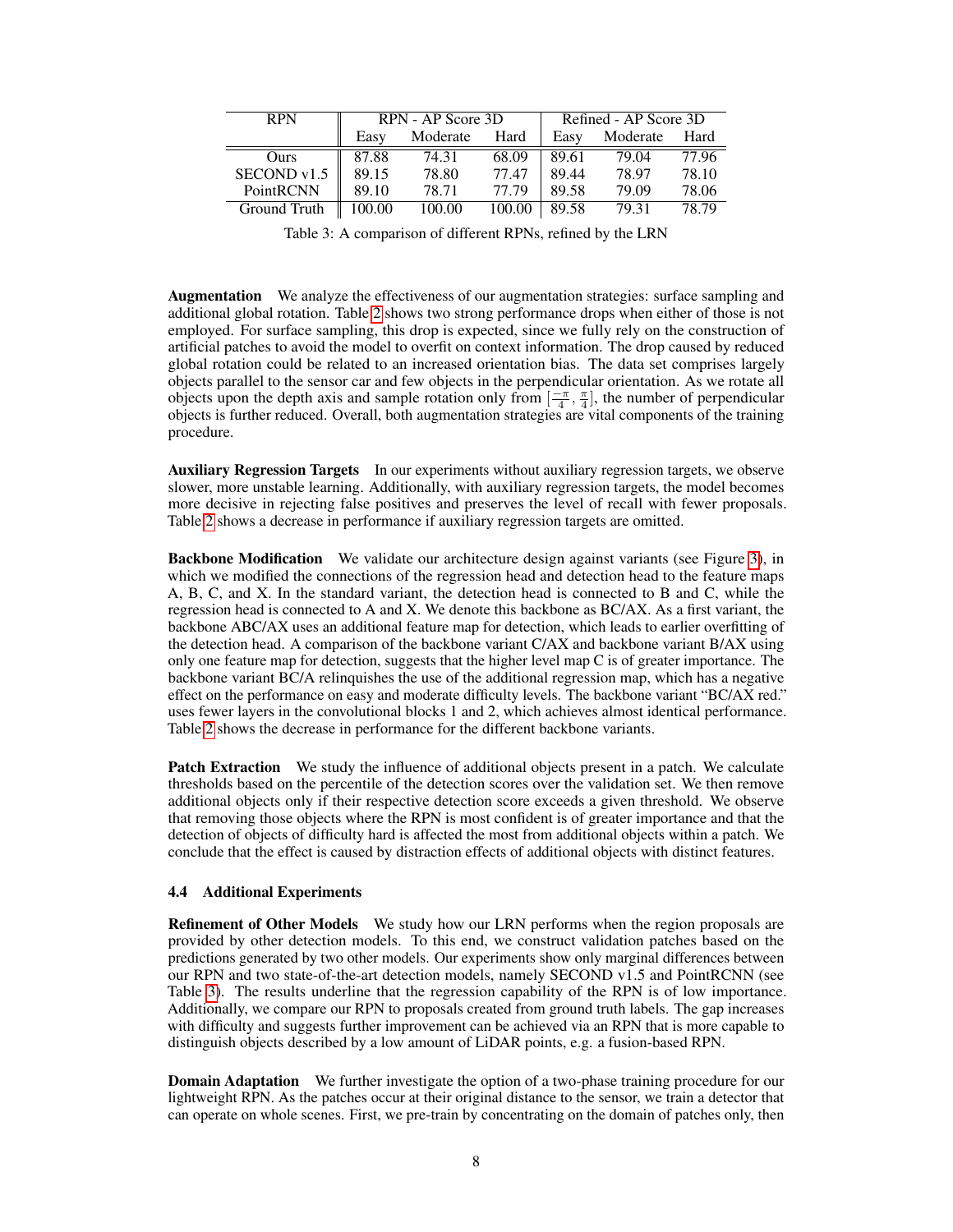we switch to the domain of whole scenes. The pre-trained RPN surpasses the moderate 3D-scores of Voxelnet (65.46) after only one additional epoch.

#### 5 Conclusion

We have proposed Patch Refinement, a two-stage model for 3D object detection from sparse LiDAR point clouds. We demonstrate that a modified Voxelnet is capable of highly accurate local bounding box regression and a simplified Voxelnet is an adequate choice for an RPN to complement such an LRN. As the LRN operates on local point cloud subsets only, it can refine the proposals of an arbitrary RPN on demand. Further improvements regarding accuracy may be attainable by using a ground plane estimation algorithm and the integration of image information in the RPN stage.

## References

- <span id="page-8-12"></span>[1] Xiaozhi Chen, Kaustav Kundu, Yukun Zhu, Andrew G Berneshawi, Huimin Ma, Sanja Fidler, and Raquel Urtasun. 3d object proposals for accurate object class detection. In *Advances in Neural Information Processing Systems 28*, pages 424–432, 2015.
- <span id="page-8-2"></span>[2] Xiaozhi Chen, Huimin Ma, Ji Wan, Bo Li, and Tian Xia. Multi-view 3d object detection network for autonomous driving. In *Proceedings of the IEEE Conference on Computer Vision and Pattern Recognition*, pages 1907–1915, 2017.
- <span id="page-8-9"></span>[3] Martin Engelcke, Dushyant Rao, Dominic Zeng Wang, Chi Hay Tong, and Ingmar Posner. Vote3deep: Fast object detection in 3d point clouds using efficient convolutional neural networks. In *Robotics and Automation (ICRA), 2017 IEEE International Conference on*, pages 1355–1361. IEEE, 2017.
- <span id="page-8-0"></span>[4] Andreas Geiger, Philip Lenz, and Raquel Urtasun. Are we ready for autonomous driving? the kitti vision benchmark suite. In *Proceedings of the IEEE Conference on Computer Vision and Pattern Recognition*, pages 3354–3361. IEEE, 2012.
- <span id="page-8-11"></span>[5] Ross Girshick, Jeff Donahue, Trevor Darrell, and Jitendra Malik. Rich feature hierarchies for accurate object detection and semantic segmentation. In *Proceedings of the IEEE Conference on Computer Vision and Pattern Recognition*, pages 580–587, 2014.
- <span id="page-8-10"></span>[6] Sergey Ioffe and Christian Szegedy. Batch normalization: Accelerating deep network training by reducing internal covariate shift. In *Proceedings of the 32nd International Conference on International Conference on Machine Learning - Volume 37*, ICML'15, pages 448–456. JMLR.org, 2015.
- <span id="page-8-3"></span>[7] Jason Ku, Melissa Mozifian, Jungwook Lee, Ali Harakeh, and Steven L Waslander. Joint 3d proposal generation and object detection from view aggregation. In *IEEE/RSJ International Conference on Intelligent Robots and Systems (IROS)*, pages 1–8. IEEE, 2018.
- <span id="page-8-8"></span>[8] Alex H Lang, Sourabh Vora, Holger Caesar, Lubing Zhou, Jiong Yang, and Oscar Beijbom. Pointpillars: Fast encoders for object detection from point clouds. In *Proceedings of the IEEE Conference on Computer Vision and Pattern Recognition*, pages 12697–12705, 2019.
- <span id="page-8-1"></span>[9] Peiliang Li, Xiaozhi Chen, and Shaojie Shen. Stereo r-cnn based 3d object detection for autonomous driving. In *Proceedings of the IEEE Conference on Computer Vision and Pattern Recognition*, pages 7644–7652, 2019.
- <span id="page-8-14"></span>[10] Ming Liang, Bin Yang, Yun Chen, Rui Hu, and Raquel Urtasun. Multi-task multi-sensor fusion for 3d object detection. In *Proceedings of the IEEE Conference on Computer Vision and Pattern Recognition*, pages 7345–7353, 2019.
- <span id="page-8-13"></span>[11] T. Lin, P. Goyal, R. Girshick, K. He, and P. Dollár. Focal loss for dense object detection. In *Proceedings of the IEEE International Conference on Computer Vision*, pages 2999–3007, October 2017.
- <span id="page-8-5"></span>[12] Charles R Qi, Wei Liu, Chenxia Wu, Hao Su, and Leonidas J Guibas. Frustum pointnets for 3d object detection from rgb-d data. In *Proceedings of the IEEE Conference on Computer Vision and Pattern Recognition*, pages 918–927, 2018.
- <span id="page-8-4"></span>[13] Charles R Qi, Hao Su, Kaichun Mo, and Leonidas J Guibas. Pointnet: Deep learning on point sets for 3d classification and segmentation. In *Proceedings of the IEEE Conference on Computer Vision and Pattern Recognition*, pages 652–660, 2017.
- <span id="page-8-7"></span>[14] Shaoshuai Shi, Xiaogang Wang, and Hongsheng Li. Pointrcnn: 3d object proposal generation and detection from point cloud. In *Proceedings of the IEEE Conference on Computer Vision and Pattern Recognition*, pages 770–779, 2019.
- <span id="page-8-6"></span>[15] Kiwoo Shin, Youngwook Paul Kwon, and Masayoshi Tomizuka. Roarnet: A robust 3d object detection based on region approximation refinement. In *2019 IEEE Intelligent Vehicles Symposium (IV)*, pages 2510–2515. IEEE, 2019.